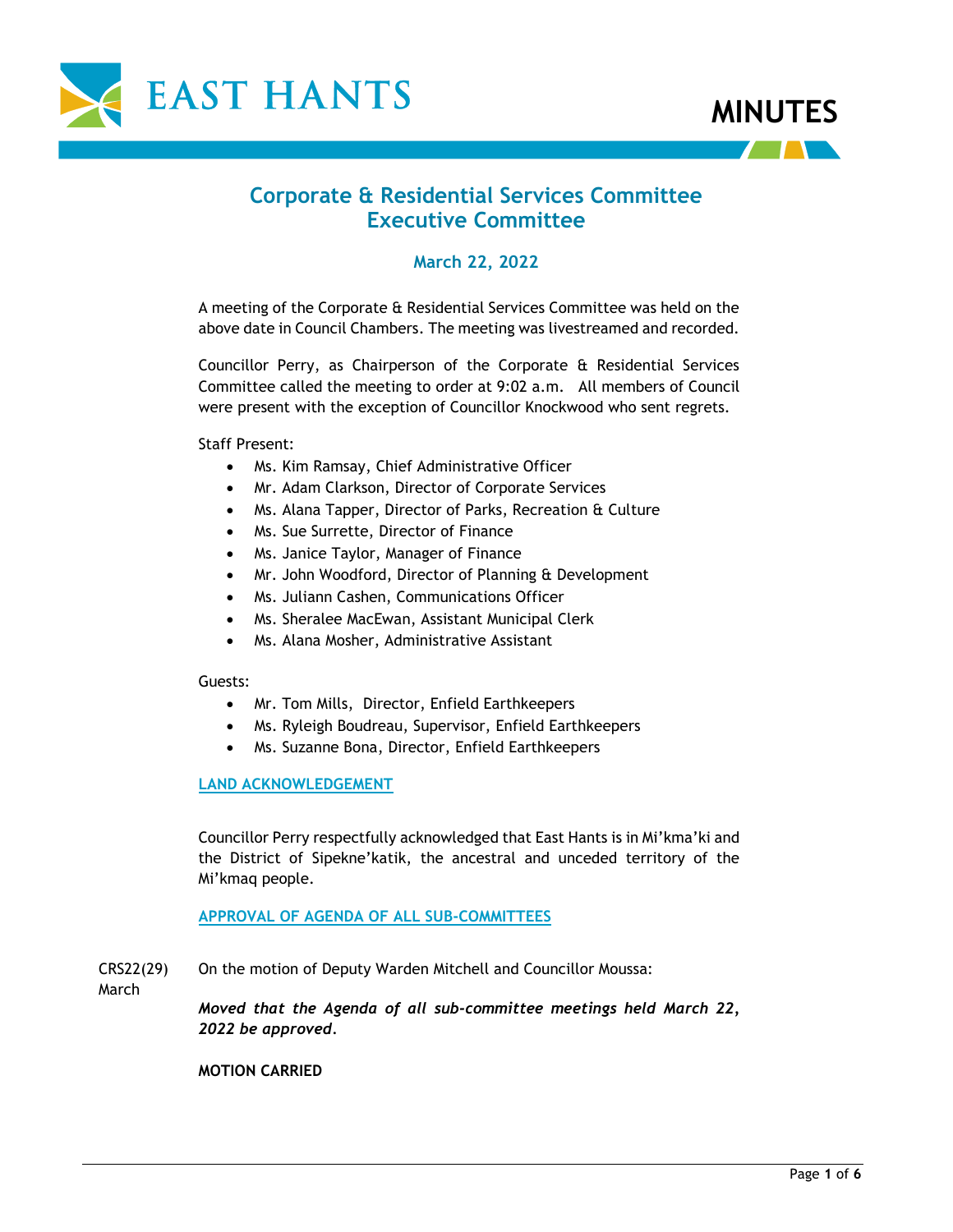#### **APPROVAL OF MINUTES**

CRS22(30) On the motion of Councillors Rhyno and Greene.

March *Moved that the minutes of the Corporate & Residential Services Committee meeting held February 15, 2022 be approved.*

#### **MOTION CARRIED**

### **PRESENTATION - ENFIELD EARTHKEEPERS**

The Enfield Earthkeepers provided a verbal presentation in relation to the staff memo titled "Tabled Motion - Enfield Earthkeepers Lease Renewal", dated March 15, 2022. A copy of the memo and supporting presentation material was attached to the agenda and available to all committee members.

CRS22(31) On the motion of Councillor Greene and Deputy Warden Mitchell:

March

*Moved that Corporate & Residential Services Committee lift tabled motion CRS 22(17).*

### **MOTION CARRIED**

Nine (9) voting in favour, one (1) voting against with Councillor Rhyno voting nay.

Councillor Rhyno indicated that he would prefer a full activity report prior to agreeing to the lease renewal.

CRS22(32) On the motion of Warden Roulston and Councillor Greene:

March

*Moved that the Corporate & Residential Services Committee recommend that Council authorize the CAO to enter into a new lease agreement with the Enfield Earthkeepers for the Former CN Train Station for a term of three (3) years, ending July 31, 2025, with a two (2) year option to renew; the agreement is to include annual reporting requirements.*

#### **MOTION CARRIED**

Nine (9) voting in favour, one (1) voting against with Councillor Rhyno voting nay.

# **DISCUSSION OF COUNCIL & PUBLIC MEMBER MANDATORY PROOF OF VACCINATION POLICY**

Discussion was held regarding the Council & Public Member Mandatory Proof 9:48 of Vaccination Policy. Committee members agreed that it is no longer required due to the provincial re-opening plan and can be reinstated if needed in future.

CRS22(33) On the motion of Warden Roulston and Councillor Greene:

March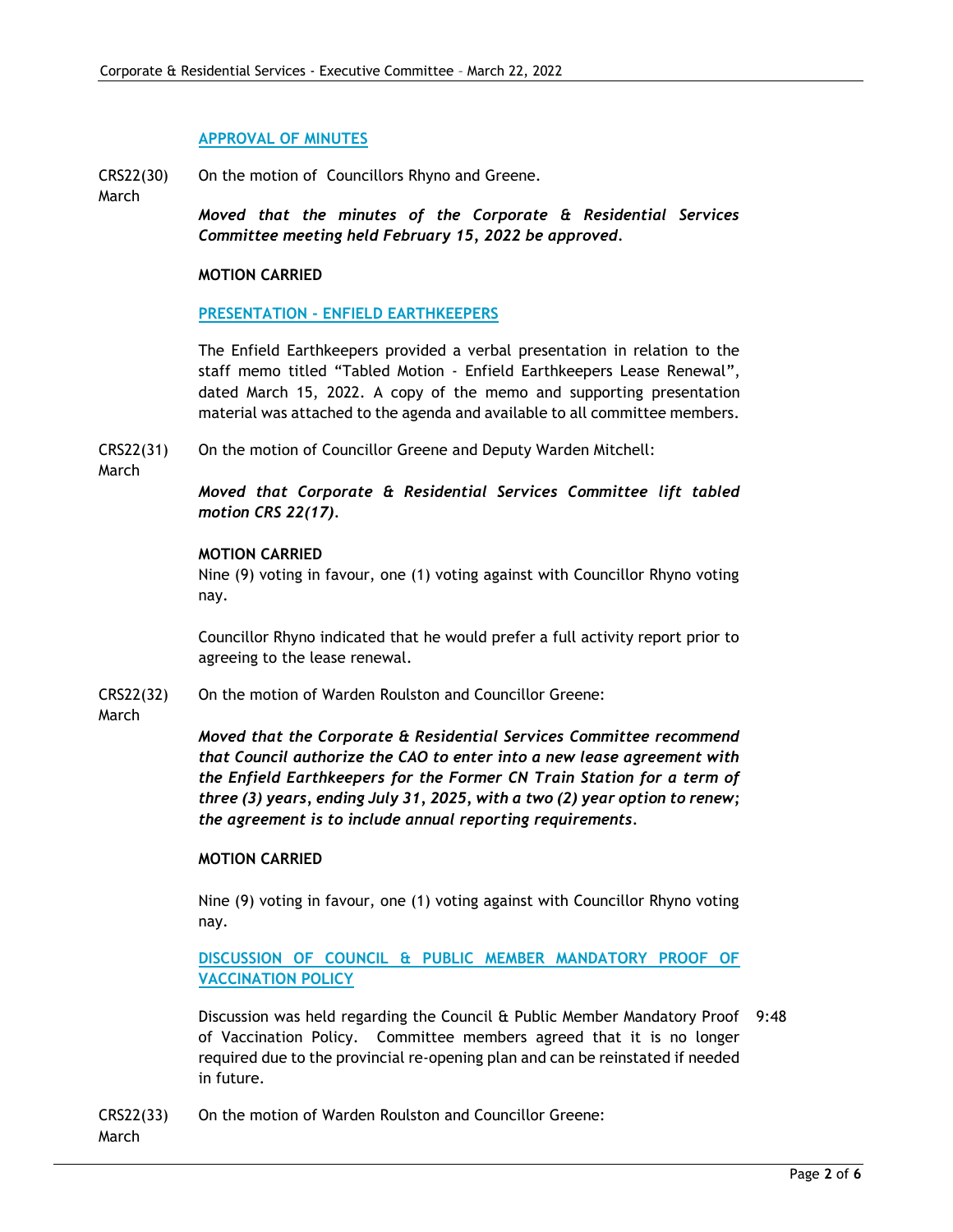*Moved that Corporate & Residential Services Committee recommends to Council the intent to give notice to rescind the Council & Public Member Mandatory Proof of Vaccination Policy.*

#### **MOTION CARRIED**

CRS22(34) On the motion of Warden Roulston and Councillor Greene:

March

*Moved that the Corporate & Residential Services Committee recommends to Council that Council rescind the Council & Public Member Mandatory Proof of Vaccination Policy.* 

#### **MOTION CARRIED**

#### **NSFM SPRING CONFERENCE DELEGATION SELECTION**

The CAO presented a report titled *"NSFM Spring Workshop 2022", dated March 10, 2022.* A copy of the report was attached to the agenda and available to all committee members.

- CRS22(35) On the motion of Warden Roulston and Councillor Greene:
- March

*Moved that Corporate & Residential Services Committee recommends to Council that Council approves the following delegates to the NSFM Spring Workshop 2022:*

- *1. Sheralee MacEwan, Assistant Municipal Clerk*
- *2. Warden Eleanor Roulston*
- *3. Deputy Warden Mitchell*
- *4. Councillor Tom Isenor*
- *5. Councillor Sandra Garden-Cole (depending on work commitments)*

#### **MOTION CARRIED**

### **FCM NOMINATIONS TO FCM BOARD OF DIRECTORS**

- CRS22(36) On the motion of Warden Roulston and Councillor Tingley:
- March

*Moved that Corporate & Residential Services Committee recommends to Council that Council submit Deputy Warden Mitchell as a candidate for the FCM Board of Directors Election, and that the Municipality provide confirmation that they will support the nomination and agree to fund the necessary travel /accommodation costs for the position.*

#### **MOTION CARRIED**

**UPDATE TO STREETLIGHT POLICY**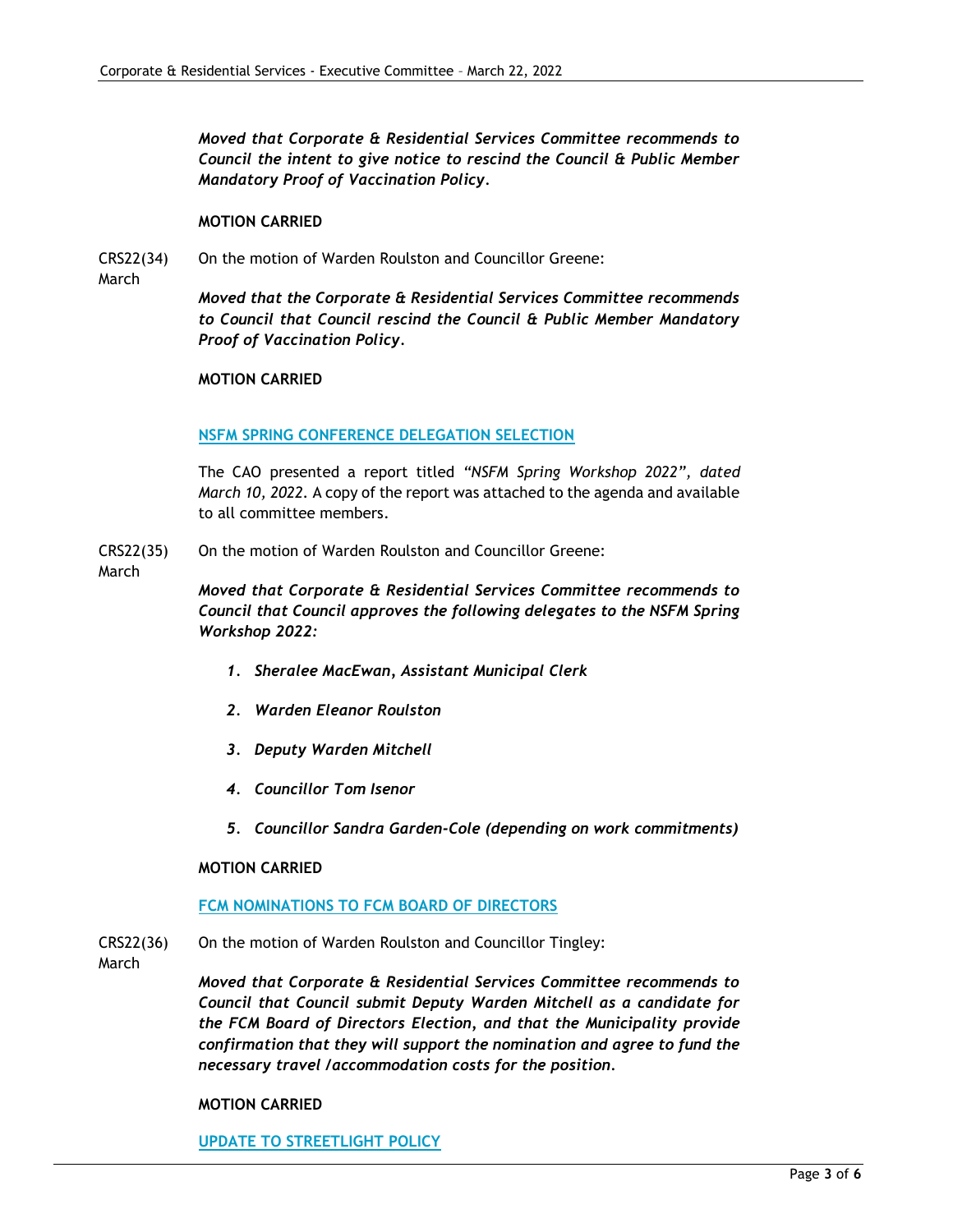The Director of Finance presented a report titled *"Street Lighting Policy – Amendments to Schedule A Map & Schedule B", dated March 9, 2022.* A copy of the report was attached to the agenda and available to all committee members.

- CRS22(37) On the motion of Councillors Hebb and Moussa:
- March

*Move that the Corporate and Residential Services Committee recommend that Council give notice of intent to approve the changes to the Street Lighting Council Policy as attached to the Executive Committee Agenda dated March 22nd, 2022.*

### **MOTION CARRIED**

CRS22(38) On the motion of Councillors Hebb and Moussa:

March

*Move that that the Corporate & Residential Services Committee recommend that Council approve the changes to the Street Lighting Council Policy as attached to the Executive Committee agenda dated March 22nd, 2022.*

### **MOTION CARRIED**

### **NEW EMPLOYEE INTRODUCTIONS**

Christina Patterson, Scalehouse Operator

The CAO introduced Christina Patterson, Scalehouse Operator, for the Municipality of East Hants.

Jo Swinemer, Community Development Coordinator

The CAO introduced Jo Swinemer, Community Development Coordinator (Term), for the Municipality of East Hants.

Angela Cormier, Business Development Officer

The CAO introduced Angela Cormier, Business Development Officer, for the Municipality of East Hants.

#### **EMPLOYEE RECOGNITION**

Jenna Robar, Tax Administrator - 5 Years

# **EMPLOYEE POSITION CHANGES**

Matthew Brownlow, Senior Building Official (previously Building Official)

Aurora Douthwright, Tourism & Events Supervisor (previously Communications Coordinator)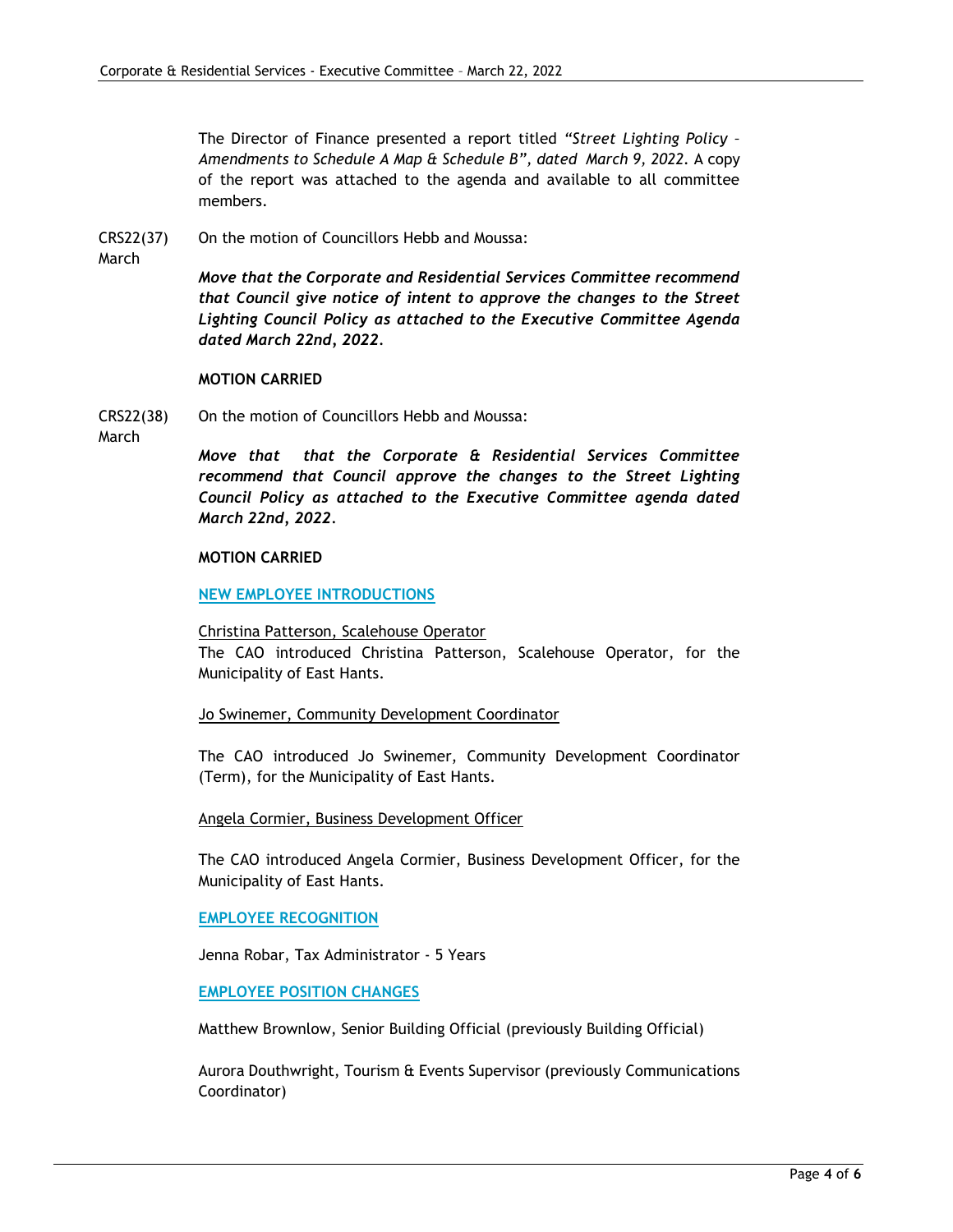### **BREAK**

*Corporate & Residential Committee adjourned for a brief break at 10:27 a.m. to reconvene at 10:40 a.m.*

#### **SOUTH RAWDON COMMUNITY HALL**

The Director of Corporate Services presented a report titled *"South Rawdon*  10:42 *Hall – Surplus Disposal", dated March 1, 2022.* A copy of the report was attached to the agenda and available to all committee members.

CRS22(39) On the motion of Warden Roulston and Councillor Greene:

March

*Moved that the Corporate & Residential Services Committee recommend that Council deem the South Rawdon Hall property, PID 45126349, surplus to municipal needs; authorize staff to call for expressions of interest to purchase the former South Rawdon Community Hall Property, PID 45126349, on an as-is-where-is basis, with submissions to be brought to Council for consideration and direction; and, that any costs incurred for mothball activities be funded through year end surplus or Professional Services reserves up to an amount of \$8,000.*

#### **MOTION CARRIED**

#### **ADJOURNMENT**

CRS22(40) On the motion of Deputy Warden Mitchell and Councillor Greene:

March

*Moved that the Corporate & Residential Committee adjourn at 10:55 a.m. to reconvene after the Infrastructure & Operations Committee meeting.*

#### **MOTION CARRIED**

Councillor Perry, as Chairperson of the Corporate & Residential Services Committee called the meeting to order at 4:05 p.m.

#### **(IN CAMERA) CAO PRIORITIES**

- CRS22(41) On the motion of Councillor Greene and Deputy Warden Mitchell:
- March

*Moved that the Corporate & Residential Committee move In Camera at 4:06 p.m.*

#### **MOTION CARRIED**

The Chairperson reported that Council met In-Camera to discuss personnel matters.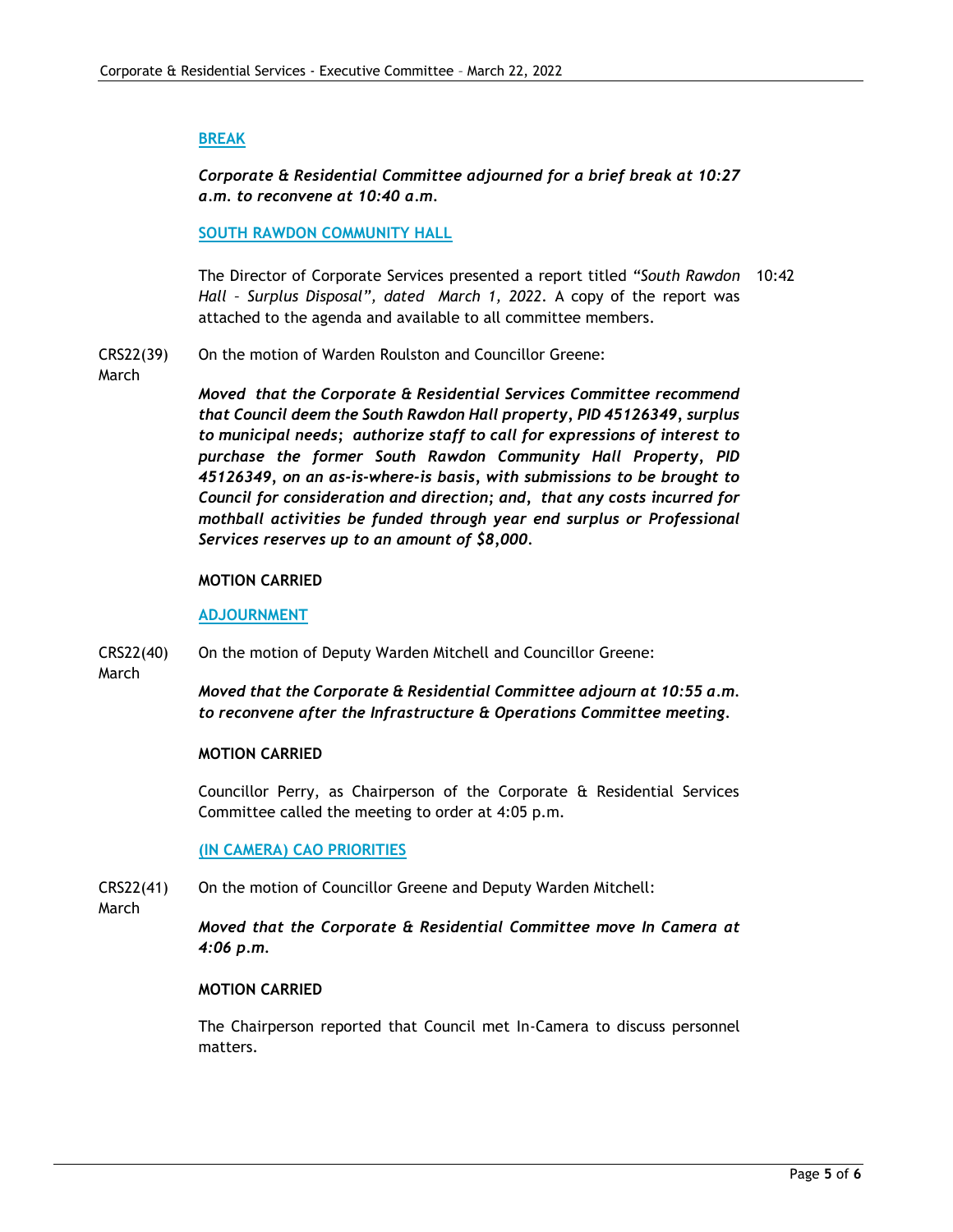# **ADJOURNMENT**

March

CRS22(42) On the motion of Councillor Greene and Deputy Warden Mitchell:

*Moved that the Corporate & Residential Committee adjourn at 5:33 p.m.*

# **MOTION CARRIED**

Approved by: Adam Clarkson, Director of Corporate Services

Date: March 24, 2022

Approved by: Sue Surrette, Director of Finance

Date: March 23, 2022

/AM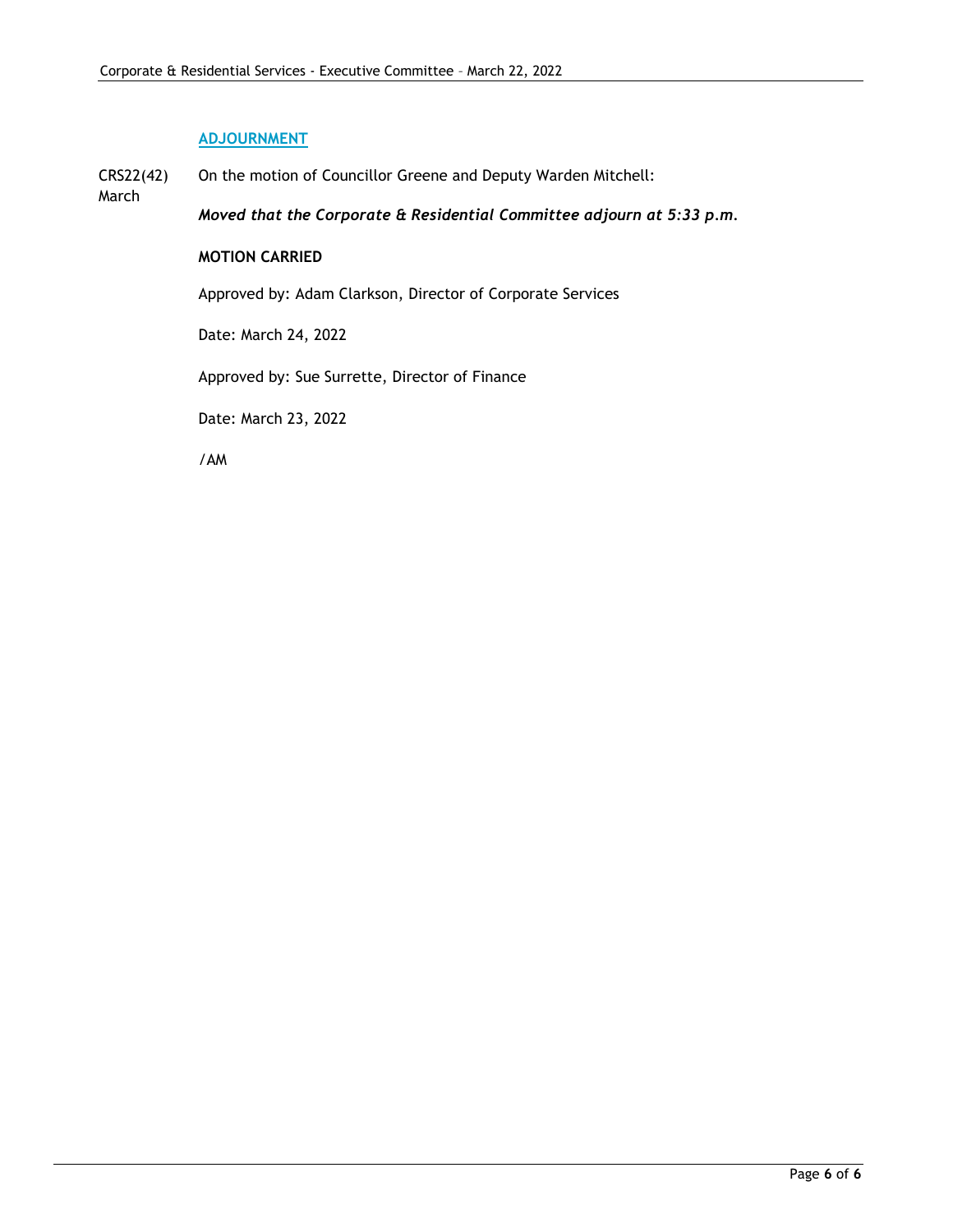



# **Infrastructure & Operations Executive Committee**

# **March 22, 2022**

A meeting of the Infrastructure & Operations Committee was held on the above date in Council Chambers. The meeting was livestreamed and recorded.

Councillor Elie Moussa, as Chairperson of the Infrastructure & Operations Committee called the meeting to order at 3:00 p.m. All members of Council were present with the exception of Councillor Knockwood who sent regrets.

Staff Present:

- Ms. Kim Ramsay, Chief Administrative Officer
- Mr. Adam Clarkson, Director of Corporate Services
- Mr. Michael Hatfield, Procurement Officer
- Ms. Sue Surrette, Director of Finance
- Mr. John Woodford, Director of Planning & Development
- Mr. Jesse Hulsman, Director of Infrastructure & Operations
- Ms. Andrea Trask, Manager of Solid Waste
- Mr. Fred Whynot, Manager of Engineering & Technical Services
- Mr. Tom Gignac, Manager of Information Services
- Ms. Juliann Cashen, Communications Officer
- Ms. Sheralee MacEwan, Assistant Municipal Clerk
- Ms. Alana Mosher, Administrative Assistant

#### **APPROVAL OF MINUTES**

IO22(7) On the motion of Councillors Hebb and Greene:

**March** 

*Moved that the minutes of the Infrastructure & Operations Committee meeting held January 18, 2022 be approved.*

#### **MOTION CARRIED**

#### **WINTER ROAD EFFICIENCIES**

The Manager of Engineering & Technical Services presented a report titled *"Winter Road Ownership Efficiencies", dated February 2022. A* copy of the report was attached to the agenda and available to all committee members.

IO22(8) On the motion of Warden Roulston and Councillor Greene:

March

*Moved that the Infrastructure & Operations Committee recommend that Council not change programming approach until such time as the road ownerships between the*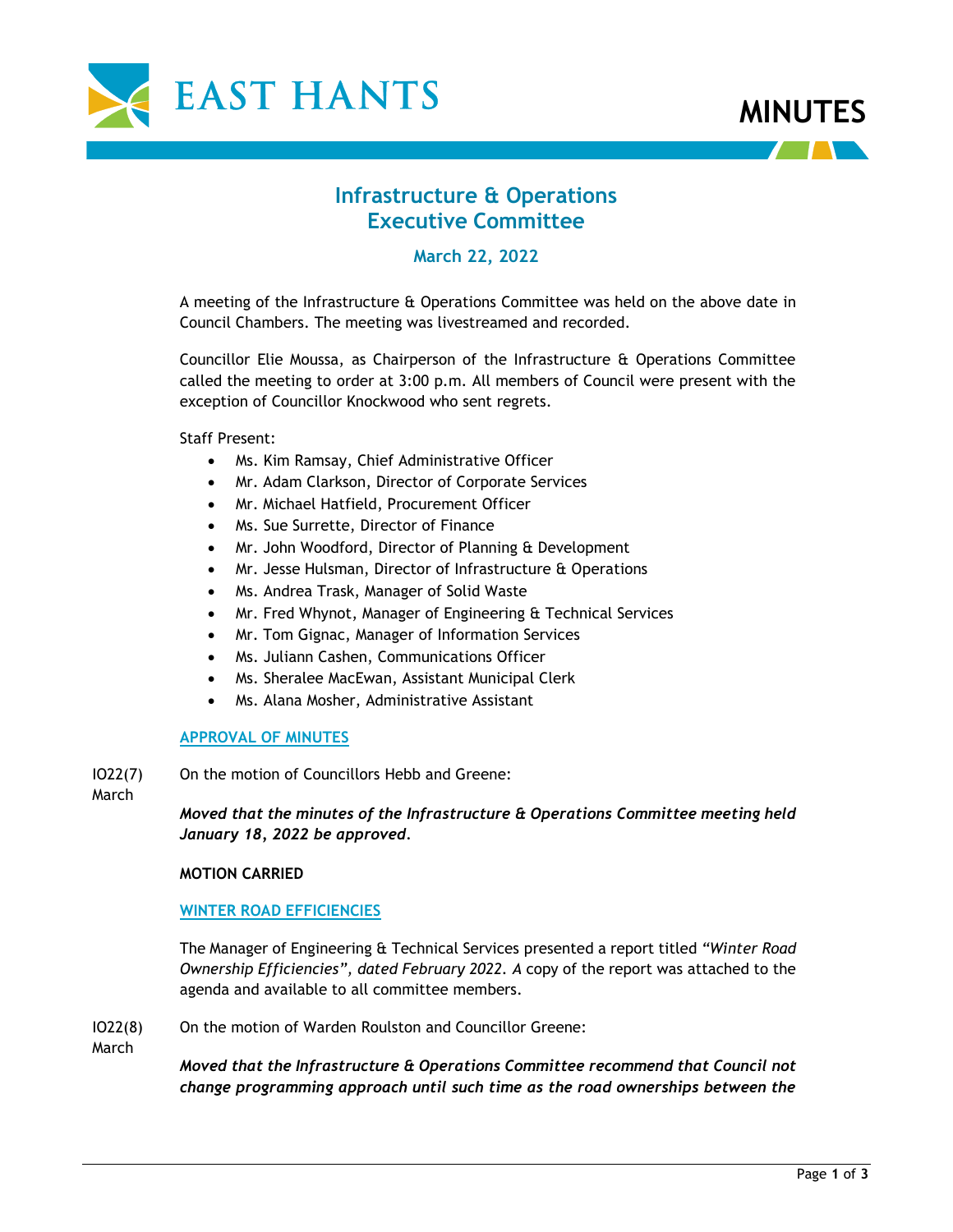*Municipality and Province change to a less spread out and complex governance model.*

#### **MOTION CARRIED**

#### **SOLID WASTE TIPPING FEES POLICY**

The Manager of Solid Waste presented a report *titled "Solid Waste Tipping Fees April 1 2022 – March 31 2024", dated March 4, 2022.* A copy of the report was attached to the agenda and available to all committee members.

#### IO22(9) On the motion of Warden Roulston and Councillor Hebb:

3:07

March

*Move that the Infrastructure & Operations Committee recommend that Council give notice of intent to adopt the proposed amendments to the Solid Waste Tipping Fee Council Policy as attached to the Executive Committee agenda dated March 22, 2022, which includes a rate increase of 2-3% annually, based on material type.*

#### **MOTION CARRIED**

IO22(10) On the motion of Warden Roulston and Councillor Hebb:

March

*Move that the Infrastructure & Operations Committee recommend that Council adopt the proposed amendments to the Solid Waste Tipping Fee Council Policy as attached to the Executive Committee agenda dated March 22, 2022, which includes a rate increase of 2-3% annually, based on material type.*

#### **MOTION CARRIED**

**UPDATE ON OPERATIONAL IMPACTS FROM WINTER WEATHER EVENTS**

The CAO presented a report *titled "Update on Operational Impacts from Winter Weather Events", dated March 2022.* A copy of the report was attached to the agenda and available to all committee members.

#### **ROADS SNOW REMOVAL BUDGET**

The CAO presented a *report titled "Roads Snow Removal Budget 2021-2022", dated*  3:17 *March 2022.* A copy of the report was attached to the agenda and available to all committee members.

IO22(11) On the motion of Councillor Perry and Deputy Warden Mitchell:

March

*Moved that the Infrastructure & Operations Committee recommend that Council approve up to \$120,000 in additional budget for the ROADS snow clearing budget for fiscal year 2021-22 and that these funds be taken from the 2021-2022 surplus or, in the event of a shortfall, the Roads Snow Clearing operating reserve.*

#### **MOTION CARRIED**

**ADJOURNMENT**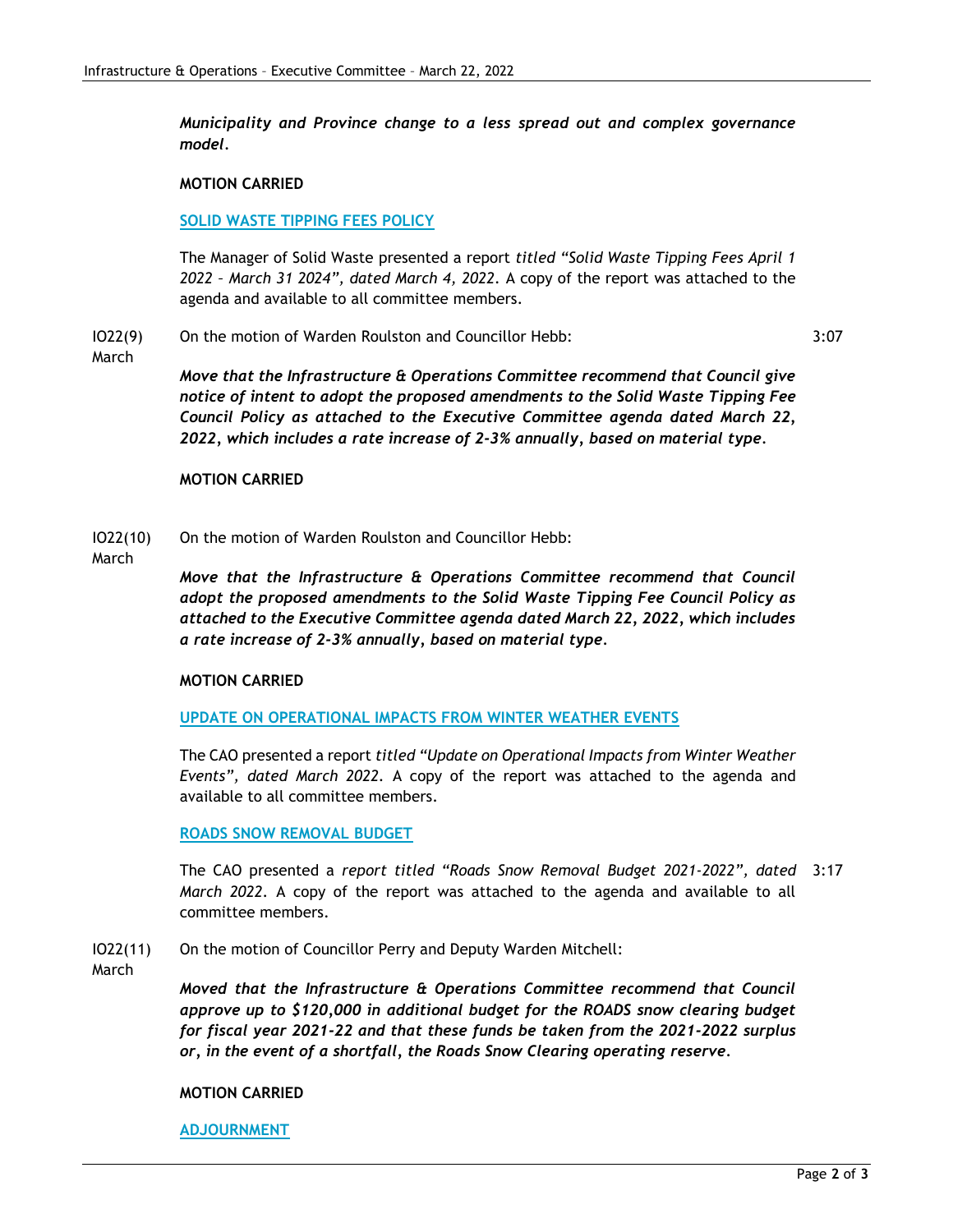IO22(12) On the motion of Councillor Hebb and Deputy Warden Mitchell:

*Moved that the Infrastructure & Operations Committee adjourned at 3:22 p.m.*

#### **MOTION CARRIED**

Approved By: Jesse Hulsman, Director of Infrastructure & Operations

Date: March 24, 2022

/AM

March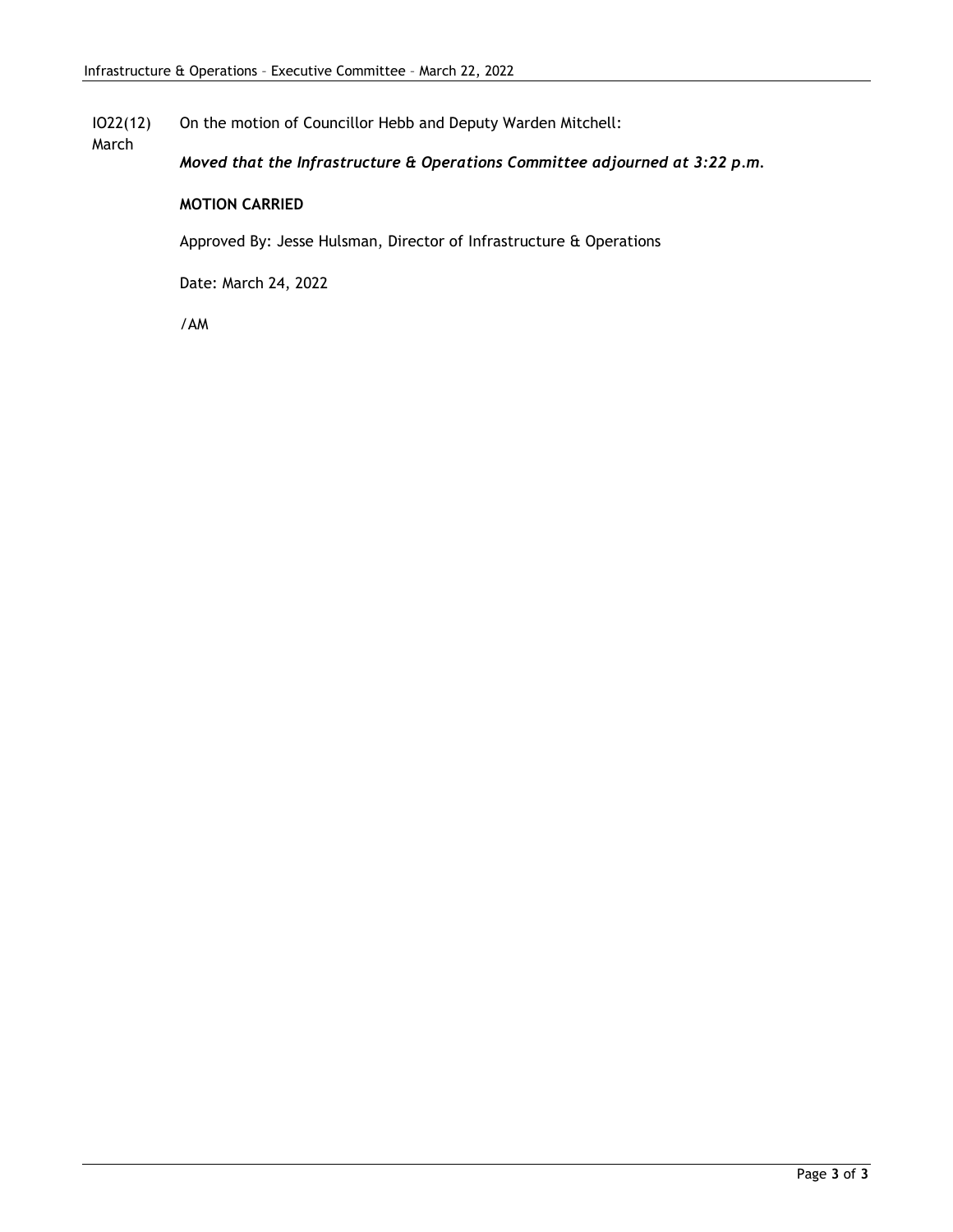



# **Planning Advisory Committee Executive Committee**

# **March 22, 2022**

A meeting of the Planning Advisory Committee was held on the above date in Council Chambers. The meeting was livestreamed and recorded.

Councillor Greene called the meeting to order at 1:30 p.m. All members of Council were present with the exception of Councillor Knockwood who sent regrets. Councillor Moussa arrived at 1:31 p.m. with Councillor Rhyno arriving at 1:32 p.m.

Staff Present:

- Ms. Kim Ramsay, Chief Administrative Officer
- Mr. Adam Clarkson, Director of Corporate Services
- Ms. Alana Tapper, Director of Parks, Recreation & Culture
- Mr. John Woodford, Director of Planning & Development
- Ms. Rachel Gilbert, Manager of Planning
- Ms. Debbie Uloth, Project Planner
- Ms. Juliann Cashen, Communications Officer
- Ms. Sheralee MacEwan, Assistant Municipal Clerk
- Ms. Alana Mosher, Administrative Assistant

Public Members:

- Mr. Sam Balcom
- Ms. Candace Stephens

#### Guest:

• Mr. Bill MacLean, Community Wind Farms Inc.

#### **APPROVAL OF MINUTES**

PAC22(24) On the motion of Councillor Hebb and Deputy Warden Mitchell:

**March** 

*Moved that the minutes of the Planning Advisory Committee meeting held February 15, 2022 be approved.*

#### **MOTION CARRIED**

#### **PRESENTATION - MELVIN LAKE WIND FARM PROJECT**

Bill MacLean, President of Community Wind Farms Inc. presented a report titled *"Melvin Lake Wind Farm Project", dated March 2022.* A copy of the presentation material was attached to the agenda and available to all committee members.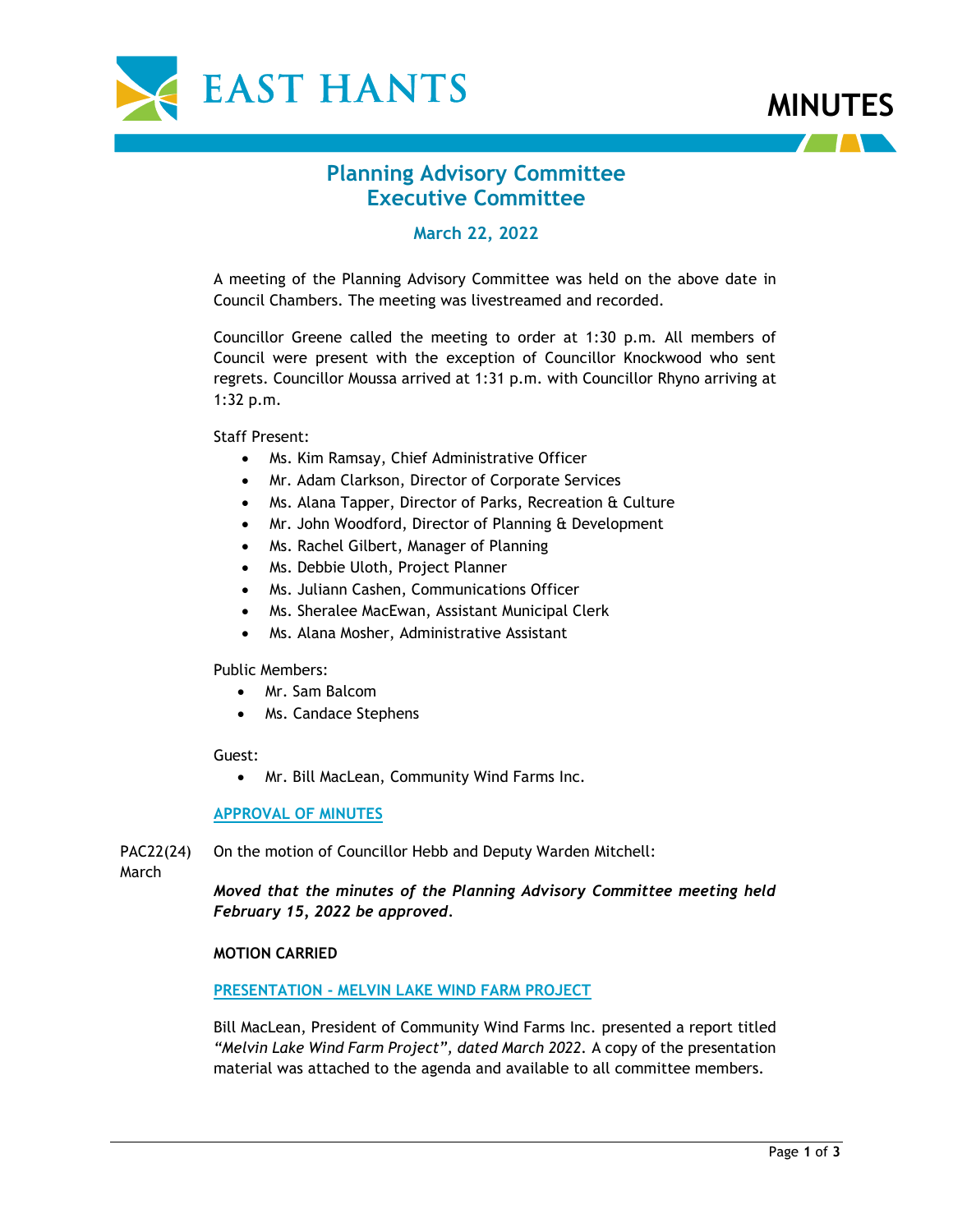**GREG BURKE - FIRST READING OF AMENDMENTS AND INITIAL CONSIDERATION OF DEVELOPMENT AGREEMENT**

The Manager of Planning presented a report titled *"PLN21-007 - Application by*  1:59 *Greg Burke for storage use", dated March 3, 2022.* A copy of the report was attached to the agenda and available to all committee members.

PAC22(25) On the motion of Deputy Warden Mitchell:

March

*Moved that the Planning Advisory Committee recommends to Council that Council:*

- *Give first reading to the amendments to the MPS and LUB to enable Highway Commercial and self storage uses to be considered in the Mixed-Use Centre (MC) designation and zone; and,*
- *Give initial consideration to enter into a development agreement; and,*
- *Authorize staff to schedule a public hearing with the amendments and development agreement being reviewed separately.*

The Chair called for a seconder three times. The motion was not seconded. **MOTION LOST**

PAC22(26) On the motion of Councillors Perry and Moussa:

March

*Moved that the Planning Advisory Committee recommends to Council that this application (PLN21-007) from Greg Burke for storage use be refused.*

#### **MOTION CARRIED**

Nine (9) voting in favour, three (3) voting against with Deputy Warden Mitchell and Councillors Hebb and Isenor voting nay.

**SCOTT BLOIS - INITIAL REPORT FOR REZONING AND REDESIGNATION TO VILLAGE CORE (VC)**

The Manager of Planning presented a report titled *"236 Highway 214 Municipal Planning Strategy and Land Use Bylaw Amendments", dated March 8, 2022*. A copy of the report was attached to the agenda and available to all committee members.

PAC22(27) On the motion of Councillors Tingley and Moussa:

**March** 

*Moved that the Planning Advisory Committee recommends to Council that Council authorize staff to schedule a public information meeting to consider an application from Scott Blois to amend the MPS and LUB by changing the designation and zone of PID 45084894 to Village Core (VC).*

**MOTION CARRIED**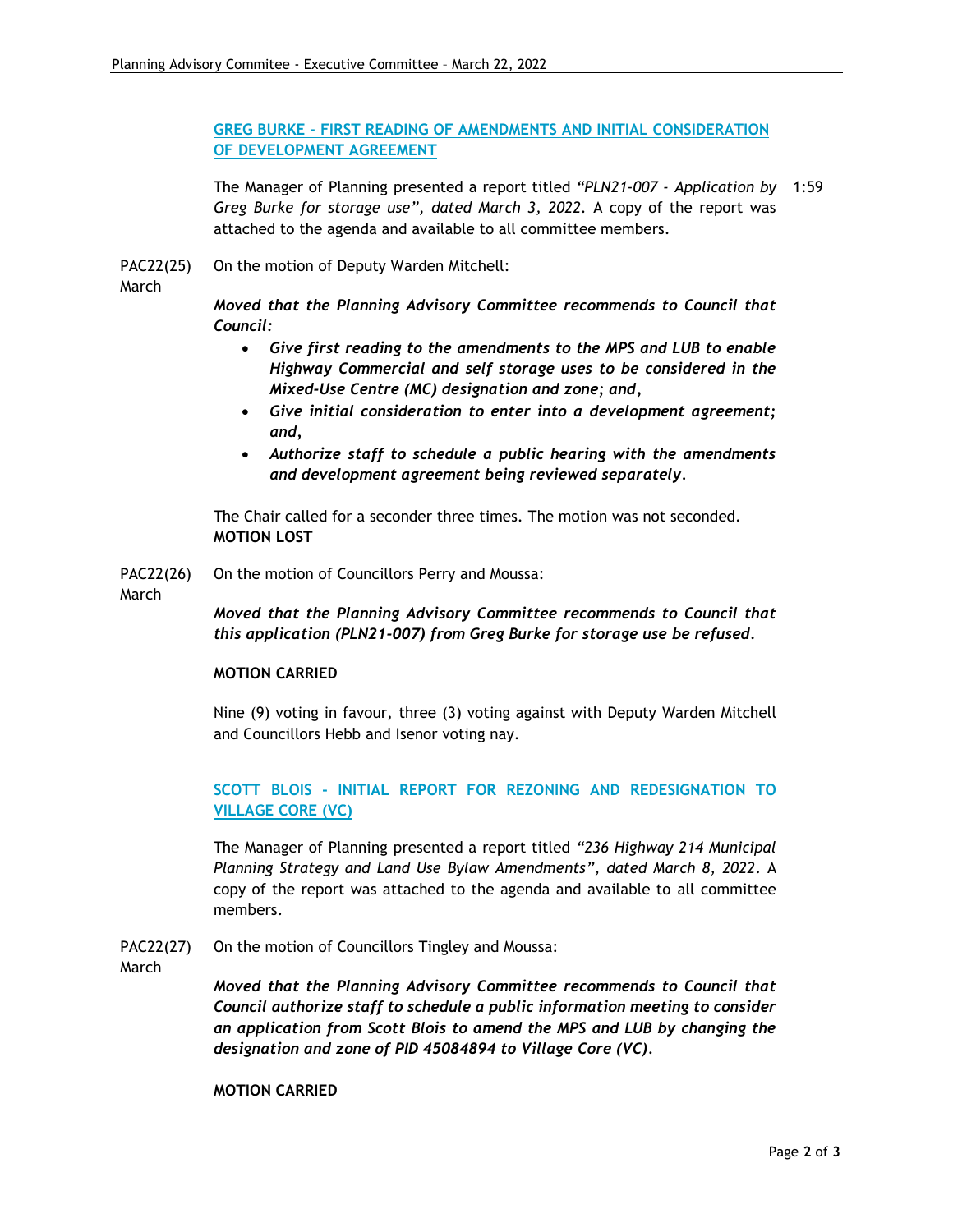# **ADJOURNMENT**

PAC22(28) March On the motion of Warden Roulston and Councillor Perry: *Moved that the Planning Advisory Committee Committee adjourn at 2:44 p.m.*

#### **MOTION CARRIED**

Approved By: John Woodford, Director of Planning & Development

Date: March 23, 2022

/AM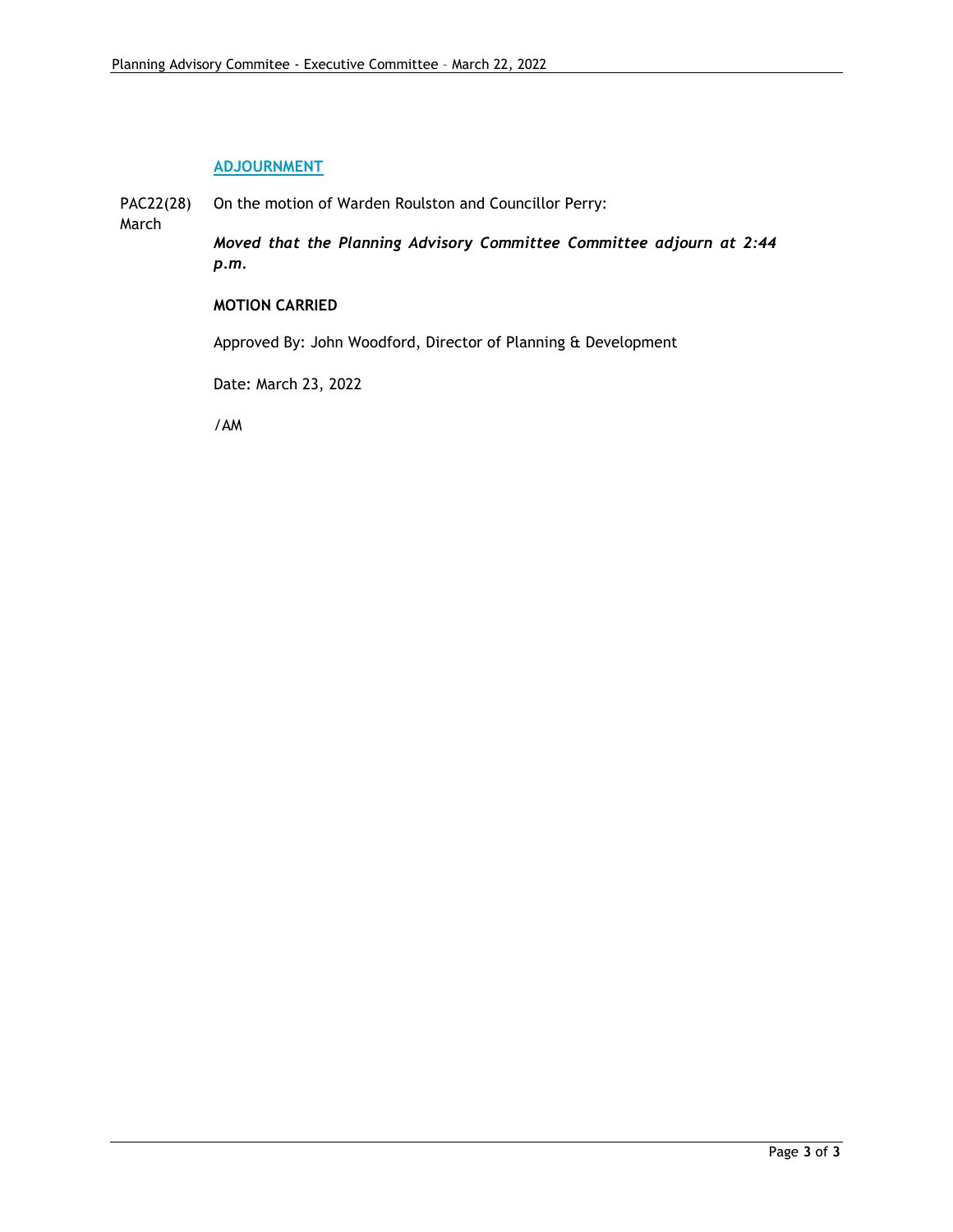



# **Parks, Recreation & Culture Executive Committee**

# **March 22, 2022**

A meeting of the Parks, Recreation & Culture Committee was held on the above date in Council Chambers. The meeting was livestreamed and recorded.

Councillor Rhyno called the meeting to order at 10:57 a.m. All members of Council were present with the exception of Councillor Knockwood who sent regrets.

Staff Present:

- Ms. Kim Ramsay, Chief Administrative Officer
- Mr. Adam Clarkson, Director of Corporate Services
- Ms. Alana Tapper, Director of Parks, Recreation & Culture
- Mr. Scott Preston, Manager of Recreation & Aquatics
- Ms. Corrine Giles, Community Recreation Coordinator
- Ms. Sue Surrette, Director of Finance
- Ms. Janice Taylor, Manager of Finance
- Mr. John Woodford, Director of Planning & Development
- Ms. Debbie Uloth, Project Planner
- Ms. Juliann Cashen, Communications Officer
- Ms. Sheralee MacEwan, Assistant Municipal Clerk
- Ms. Alana Mosher, Administrative Assistant

#### **APPROVAL OF MINUTES**

PRC22(4) On the motion of Councillors Greene and Moussa:

**March** 

*Moved that the minutes of the Parks Recreation & Culture Committee meeting held February 15, 2022 be approved.*

#### **MOTION CARRIED**

### **MAJOR SPECIAL EVENT GRANT REQUEST - MARITIME CUP - JUNIOR C HOCKEY CHAMPIONSHIPS**

The Director of Parks, Recreation & Culture presented a report titled *"Major Special Event Grant Request – Maritime Hockey North Junior Championships 2022", dated March 11, 2022.* A copy of the report was attached to the agenda and available to all committee members.

PRC22(5) On the motion of Councillors Greene and Garden-Cole: 11:04

March

*Moved that the Parks, Recreation and Culture Committee recommend to Council that the Maritime Hockey North Junior Championships be awarded*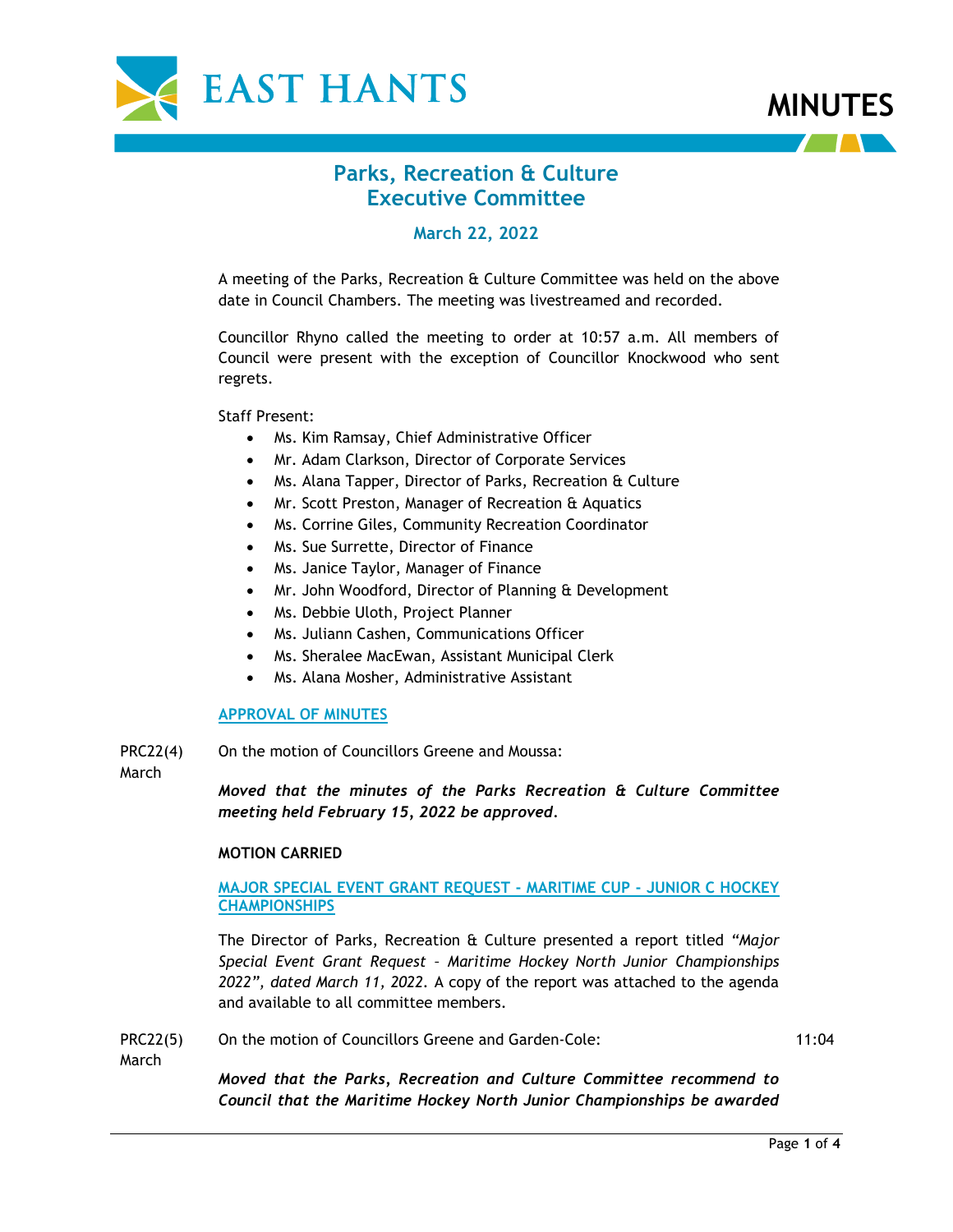*\$5,000 in support of the Maritime Junior "C" Hockey Championships through the Major Special Events Grant reserve.*

#### **MOTION CARRIED**

#### **PLAYGROUND STRATEGY**

The Director of Parks, Recreation & Culture and Project Planner presented a 11:06 report titled *"East Hants Playground Development Strategy", dated January 5, 2022.* A copy of the report was attached to the agenda and available to all committee members.

PRC22(6) On the motion of Councillors Greene and Perry:

March

*Moved* (later amended) *that the Parks, Recreation and Culture Committee recommend to Council the adoption of the East Hants Playground Development Strategy, dated December 2021, with addition of changes to the regional language.*

PRC22(7) On the motion of Warden Roulston and Councillor Greene: 58:07

March

*Moved to amend Motion PRC22(6) to also include a definitive comment to be added to the strategy regarding the statistics in the rural area are subjective estimates only.*

# **AMENDMENT CARRIED AMENDED MOTION CARRIED**

For clarification, Motion PRC22(6) is as follows:

*That the Parks, Recreation and Culture Committee recommend to Council the adoption of the East Hants Playground Development Strategy, dated December 2021, with addition of changes to the regional language and a definitive comment to be added to the strategy regarding the statistics in the rural area are subjective estimates only.*

#### **ADJOURNMENT**

PRC22(8) On the motion of Councillor Greene and Deputy Warden:

March

*Moved that the Parks, Recreation & Culture Committee adjourn at 11:58 a.m. to reconvene at the end of the day.*

#### **MOTION CARRIED**

Councillor Rhyno called the meeting back to order at 3:24 p.m. All members of Council were present with the exception of Councillor Knockwood who sent regrets.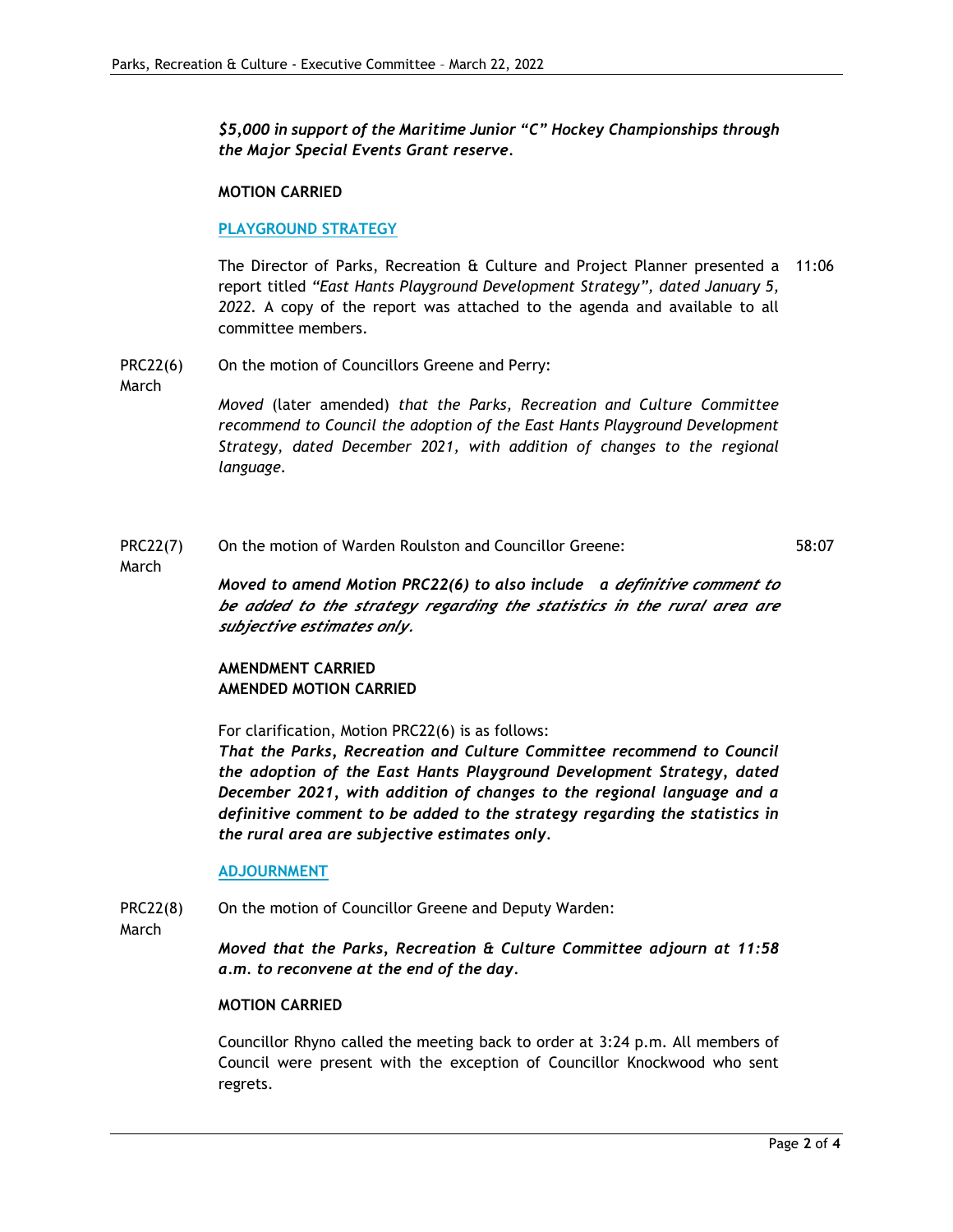#### **DIVERSITY & INCLUSION STRATEGY**

The Manager of Recreation & Aquatics and Community Recreation Coordinator presented a report *titled "Diversity and Inclusion Strategy", dated January 2022.* A copy of the report was attached to the agenda and available to all committee members.

- PRC22(9) On the motion of Councillors Greene and Moussa:
- March

*Moved that the Parks, Recreation, and Culture Committee recommend that Council give notice of intent to adopt the proposed Parks, Recreation and Culture Diversity and Inclusion Strategy dated January 2022 and repeal the Special Needs Policy last updated in 1993.*

#### **MOTION CARRIED**

PRC22(10) On the motion of Councillors Greene and Moussa:

March

*Moved that the Parks, Recreation, and Culture Committee recommend that Council approve the proposed Parks, Recreation and Culture Diversity and Inclusion Strategy dated January 2022 and repeal the Special Needs Policy last updated in 1993.*

### **MOTION CARRIED**

# **DISTRICT RECREATION FUND (DRF) GRANTS 2022-2023**

The Community Recreation Coordinator presented a report *titled "District Recreation Fund Applications (Intake 1) for 2022", dated March 7, 2022.* A copy of the report was attached to the agenda and available to all committee members.

PRC22(11) On the motion of Councillors Perry and Greene:

March

*Moved that Parks, Recreation and Culture Committee recommend that Council approve District Recreation Funding 2022-2023 (Intake 1) based on discussion as follows:*

- *Milford Recreation Association \$7,245 (Dist. 3)*
- *Nine Mile River Trails Association \$3,000 (Dist. 1), \$3,559 (Dist. 2), \$10,723 (Dist. 3), \$10,000 (Dist. 10) for a total of \$27,282*
- *Hants North Baseball Association \$426 (Dist. 5), \$426 (Dist. 6), \$426 (Dist. 11) for a total of \$1,278*
- *M&M Recreation Association \$2,000 (Dist. 5), \$6,843 (Dist. 6) for a total of \$8,843*
- *Tenecape Community Club \$5,865 (Dist. 6)*
- *Mount Uniacke Mustang Fastpitch Association \$8,722.50 (Dist. 8), \$8,722.50 (Dist. 9) for a total of \$17,445*